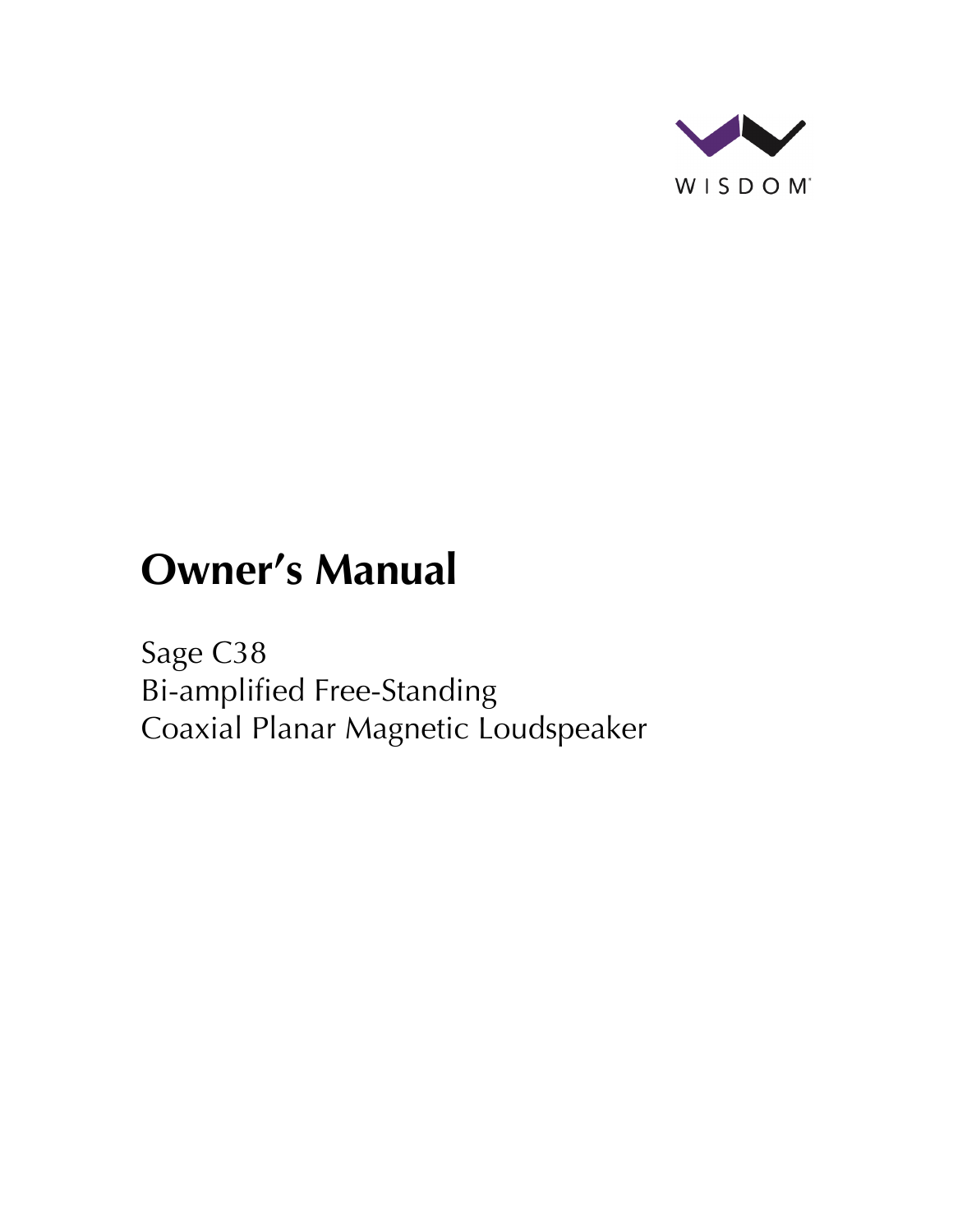### **Table of Contents**

**Introduction | 3**

**Overview | 3**

**Unpacking and Installing the Sage C38 | 5**

**Adjusting the Tilt Angle | 6**

**Making the C38 Connections | 7**

**Care & Maintenance | 8**

**North American Warranty | 9**

**Obtaining Service | 10**

**Specifications | 11**

**Dimensions | 12**

## **DOCUMENT CONVENTIONS**

This document contains general safety, installation, and operation instructions for the Wisdom Audio Sage C38 Loudspeaker. It is important to read this document before attempting to use this product. Pay particular attention to:

**WARNING: Calls attention to a procedure, practice, condition or the like that, if not correctly performed or adhered to, could result in injury or death.** 

**CAUTION: Calls attention to a procedure, practice, condition or the like that, if not correctly performed or adhered to, could result in damage to or destruction of part of or the entire product.** 

*Note: Calls attention to information that aids in the installation or operation of the product.*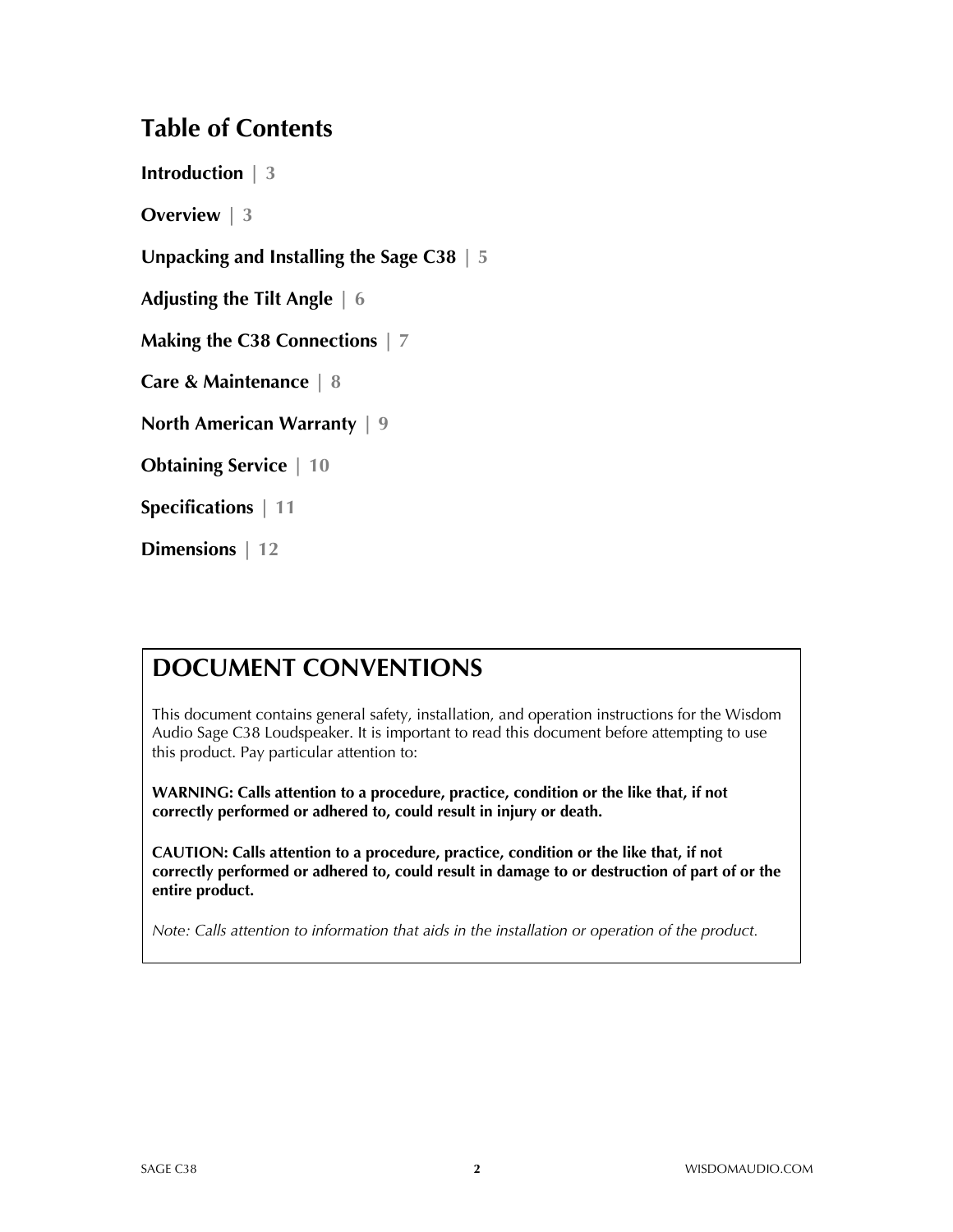# **Introduction**

Congratulations on purchasing your Wisdom Audio system. It incorporates many design features engineered to give you decades of pleasure and performance. Many of these design choices are uncommon among loudspeaker manufacturers and bear some explanation. See the following section entitled "Overview" for more information.

Our unique driver designs and our emphasis on achieving real-world performance account for the "system" approach taken. These are not speakers that are simply connected to speaker wires and promptly forgotten. We recognize that setting up a Wisdom Audio system can be a bit more involved than connecting a common set of loudspeakers, which is why we recommend that our systems be engineered and calibrated by Factory Personnel

Your **Sage C38 series** loudspeaker are specifically designed to avoid the compromises inherent in conventional speaker designs. There are no passive crossover components inside the speaker. Instead, there are direct connections from the amplifiers to their respective High-Pass and Low-Pass drivers and an external active crossover is used, such as the ones inside of our Wisdom SA-DSP (Digital Signal Processing) Amplifiers. It is truly a "system" design, and not merely a collection of loudspeaker drivers in a box. Please contact us to learn which products/amplifiers/ surround processors outside of our DSP Amplifiers will work with our speakers and subwoofers. **Info@wisdomaudio.com** 

# **Overview**

Your **Sage C38** loudspeakers take advantage of several critical technologies to deliver a level of performance that has never been available in a loudspeaker that intruded so modestly on your living space. In fact, this level of performance has rarely been attained, regardless of the space and budget at one's disposal.

Since several of these technologies cannot readily be found elsewhere, we will take the time to describe them in more detail than would be necessary for more conventional designs.

Our planar magnetic drivers use an advanced, thin film membrane to move the air. This film can respond instantly to the smallest detail in the signal. It has vastly less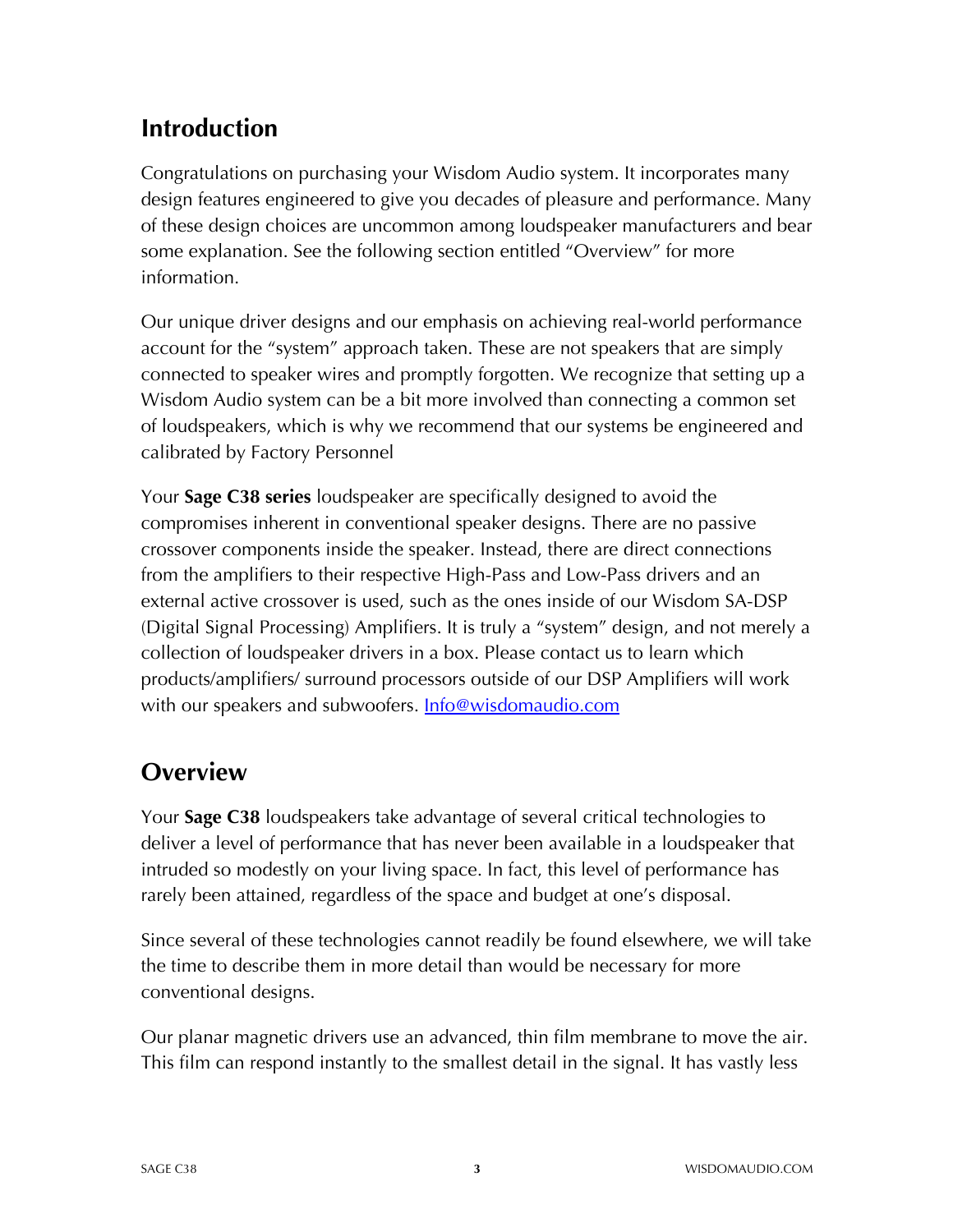inertia than traditional "cone & dome" drivers, so the signal is never blurred in any way.

One of the most remarkable things about the sound of well-designed planar magnetic speakers is their lack of thermal or dynamic compression. There are several reasons for this:

- The lightweight diaphragm responds quickly to even the smallest signals yet is robust enough to handle a great deal of power.
- The voice coil is laid out at and is exposed to the air on both sides; the large resulting surface area dissipates heat extremely quickly and efficiently.
- Since heat does not build up in the voice coil (as it does in conventional dynamic drivers), the load seen by the amplifier does not change at high power levels.

When you become accustomed to the sound of your new **Sage C38** speakers, conventional speakers sound a bit bland and lifeless. You may also discover yourself hearing details at even modest levels on the **Sage C38** that were previously inaudible even at loud volumes on more conventional speakers.

The "voice coil" in the planar magnetic driver is spread out over a large, at area that is exposed to the open air. As such, when a huge transient comes along, any heat that is generated is immediately dissipated. This compares quite favor- ably to other designs in which the voice coil is buried inside a massive piece of metal, where the heat has effectively no place to go.

The excellent heat dissipation of these drivers makes them remarkably reliable. Planar magnetic speakers can handle a great deal of power without undue stress or audible strain. In fact, for a given size, they can handle *many times* the power of a traditional dynamic driver.

Because the conductor of a planar magnetic driver is essentially a long, thin wire, it presents a purely resistive load to the amplifier. This is comparable to the simple test loads that amplifier companies use when measuring their amplifiers to show how terrific they are. As such, you can be assured that your amplifiers will sound and work their best.

Authoritative, deep bass requires that you move a lot of air. We have chosen to use dynamic woofers for the bass because they can provide excellent performance at lower frequencies.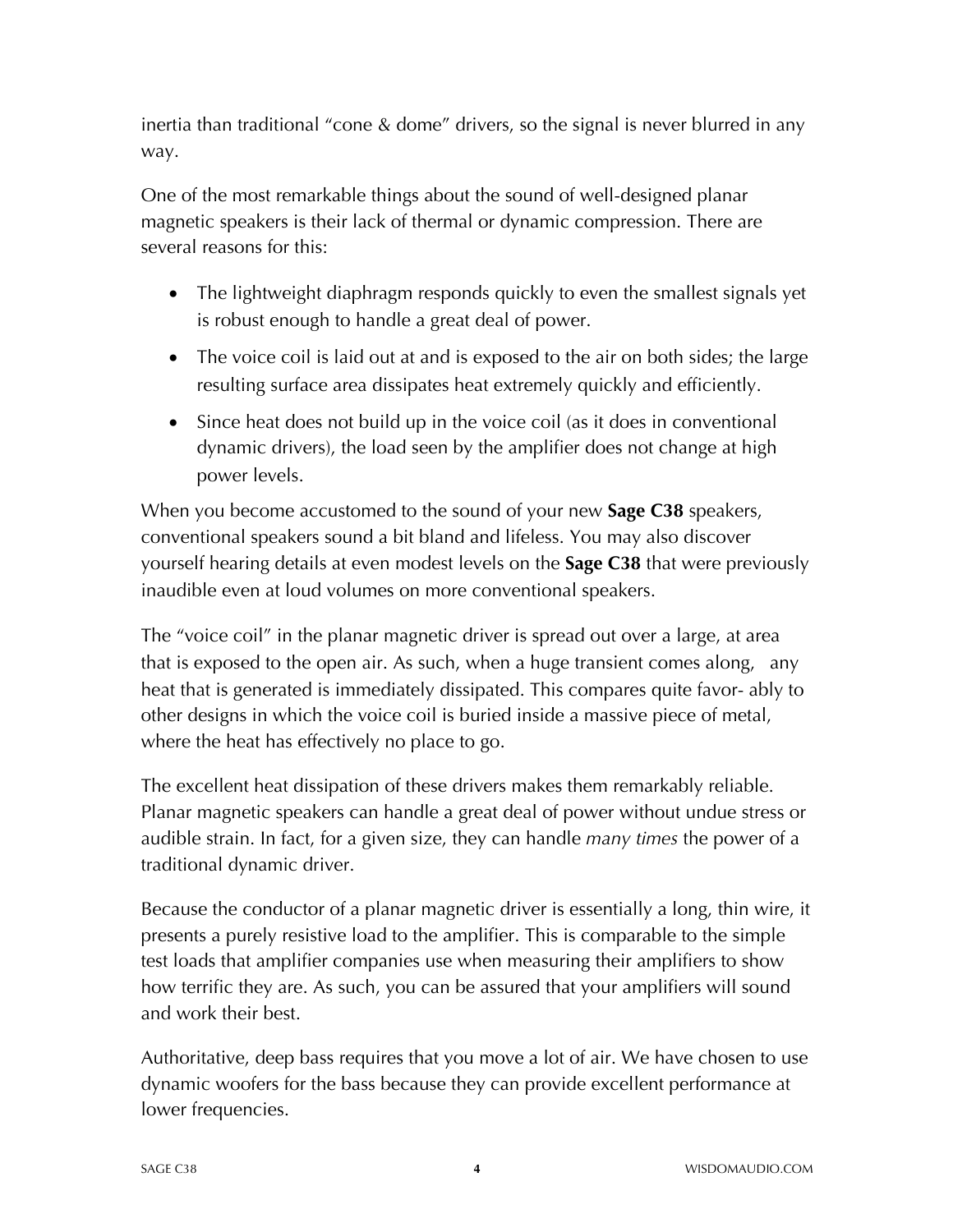To get comparable bass performance from a planar magnetic design, you would need to have a huge speaker that would be impractical in most domestic living spaces. It simply makes more sense to use the best transducer technology in each area of the reproduced spectrum. One of Wisdom Audio's strengths is in seamlessly blending these technologies – particularly important given the high standards set by our planar magnetic drivers.

Of course, the dynamic woofers themselves must be rather extraordinary to "keep up" with the planar magnetic drivers right up to the crossover frequency.

Our woofers are different because they must be to do their job. Specifically, we need highly dynamic, uncompressed bass (to keep up with the planar magnetic drivers) that does not depend on a critical amount of enclosure volume (since these speakers are mounted in your wall and use the space inside the wall as their "enclosure"). These two design goals require rather extraordinary attention to myriad details.

Many speakers include a mid-bass "bump" in their response to give the illusion of going deeper in the bass than they actually do. Unfortunately, this "bump" makes blending them seamlessly with a high-quality subwoofer almost impossible.

All **Sage Series** speakers have been designed to optimally crossover at 80 Hz, which is the most-common crossover frequency used with subwoofers.

# **Unpacking and Installing the C38**

The **Wisdom Audio Sage C38** freestanding speaker is a substantial piece of equipment. Please exercise caution when unpacking your C38 to ensure that you do not strain yourself from its (perhaps unexpected) weight.

CAUTION: Do not attempt to lift your C38 while bending or twisting from the waist. Use your legs for lifting, not your back. Always stand as straight as possible and keep the C38 close to your body to reduce strain on your back.

The speaker is shipped in a "telescoping" box (two five-sided boxes, one of which fits snugly inside the other). Gently roll the box over so that its bottom is facing up. Then carefully cut the tape along the bottom of the box on all four sides. Roll the box over again so the bottom is on the floor and lift off the top. With one person at each end, carefully lift the speaker out of the box and lay it on a soft surface (carpet or similar).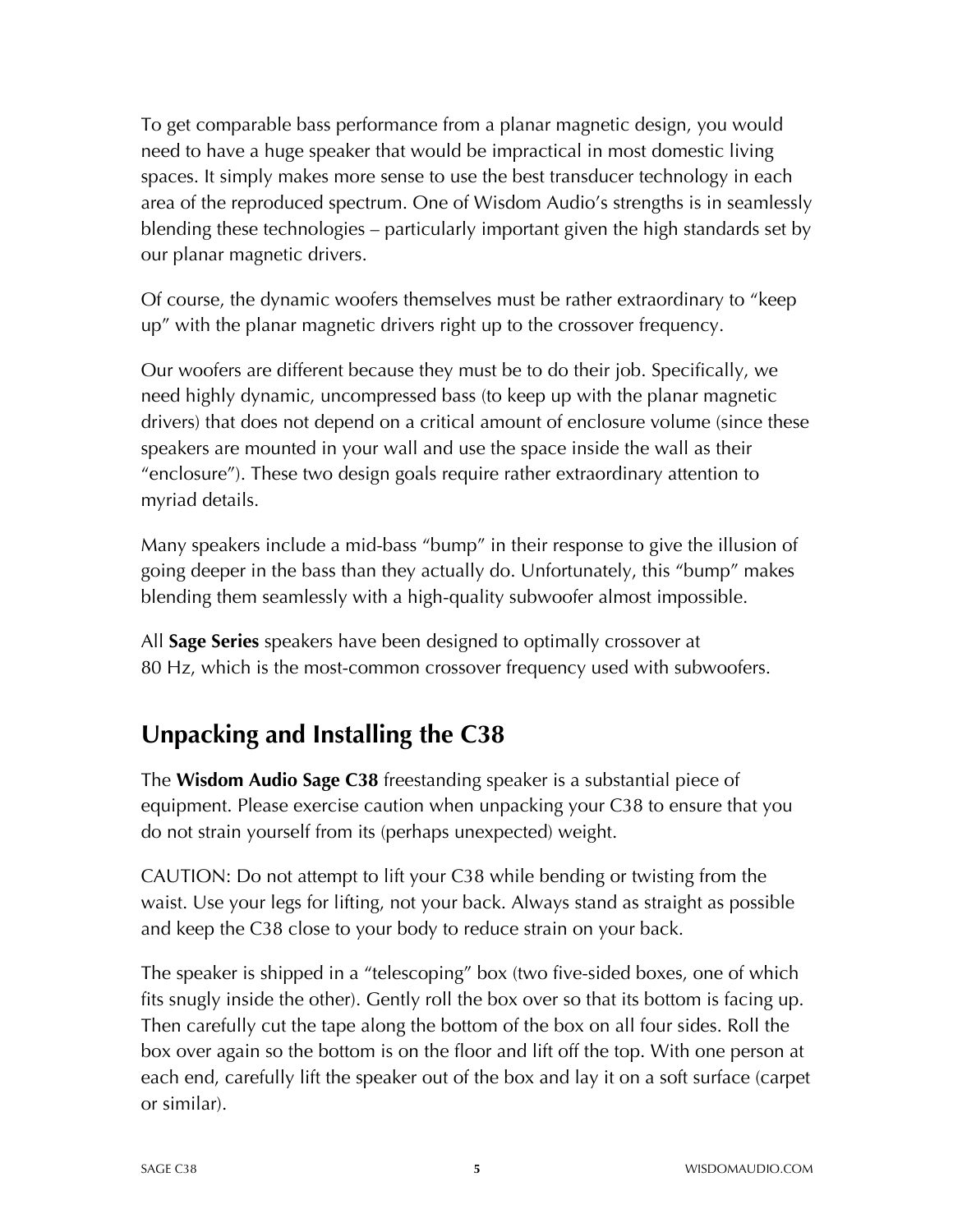We do not recommend removing the grille on your new loudspeakers. The grille is an integral part of the design; moreover, the planar magnetic film should never be touched, as it is tensioned precisely at the factory. The grille plays an important protective role as well as an aesthetic one.

**After unpacking your C38, keep all packing materials for future transport.** If you need to ship your speaker, only the original, purpose-designed shipping carton is acceptable. Any other method of shipping this product runs a significant risk of damage to the speaker – damage that would not be covered by the warranty. (If you lose your packaging and need to ship your speakers, replacement packaging can be purchased from Wisdom Audio.)

# **Adjusting the Tilt Angle**

The C38 is designed to be placed on a flat surface, usually a shelf or a piece of furniture.



Both the vertical and the horizontal off-axis performance of the C38 are excellent, which yields more placement flexibility than most center channel speakers. However, the adjustable post on the rear of the speaker allows a wide range of tilt angles, to accommodate different placement heights. This is a one-time adjustment performed by the installer, the goal of which is to aim the speaker at the listeners despite the possibility that the speaker itself may be somewhat above or below ear level. To adjust the vertical angle of the speaker, loosen the two Philips head screws flanking the center post, slide the post up or down to achieve the right angle, and retighten the screws.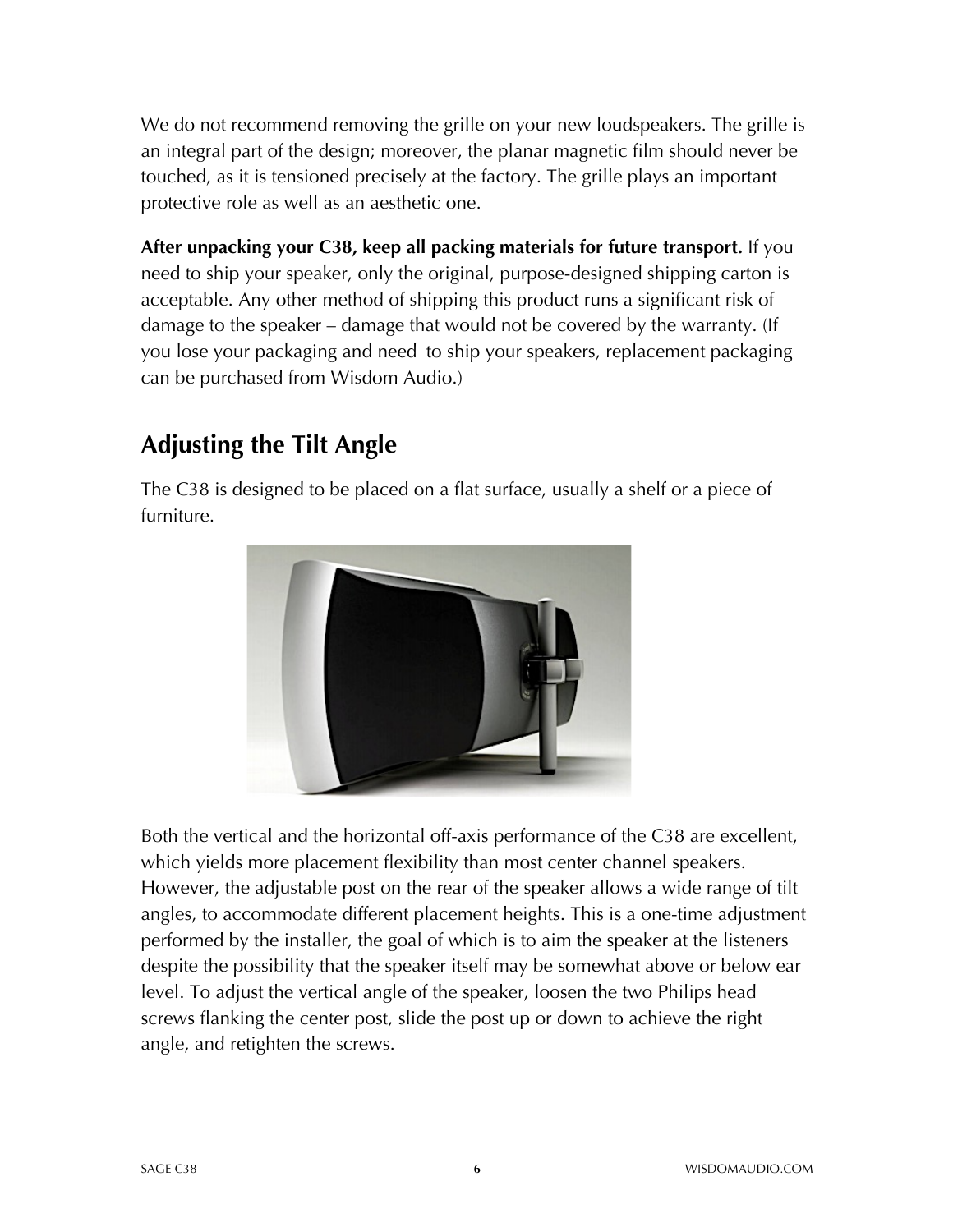

The bottom of the post and the front bottom corners of the loudspeaker have nonmarring soft plastic "feet" designed to provide stable, three-point support.

# **Making the C38 Connections**

As with any system, you should make changes to the connections only when the power is turned off to avoid any chance of inadvertently causing a problem (such as a short-circuit).

Two sets of speaker wires are required for each **Sage C38** loudspeaker: one for the woofer (low pass) section, and a separate one for the planar magnetic (high pass) section that handles the midrange and treble.

We recommend using heavy-gauge speaker wire, the gauge will vary dependent on your speaker run length. Please consult an authorized dealer to determine what gauge would be best for your application.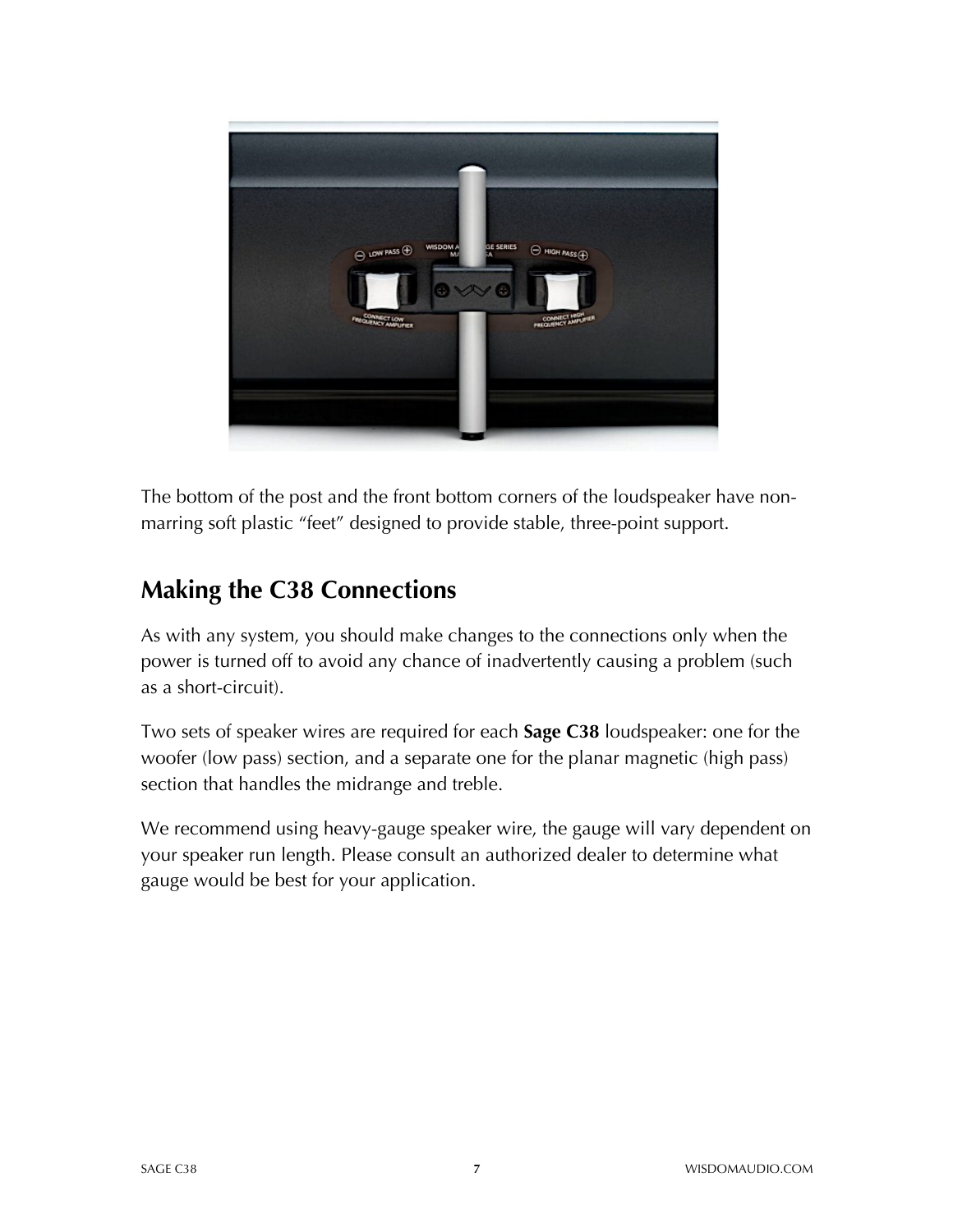We strongly recommend using spade, hook, or ring lugs to terminate the speaker wires whenever they are connected to the patented Cardas connectors, an example of which is shown below. Wisdom Audio uses these connectors on both our power amplifiers and on our freestanding loudspeakers.



Connect the outputs of your Wisdom Audio SA-series amplifier to the appropriate woofer sections, taking care to get both the channel assignments and the polarity correct. Connect the positive (+) terminals on the SA Series amplifier to the positive  $(+)$  terminals for the woofer on the loudspeaker; likewise, connect the negative  $(-)$ terminals on the amplifier and the speaker, respectively.

Next connect the outputs of your chosen amplifier for the midrange/treble to the Sage C38 planar sections in a similar fashion, taking care with both channel assignments and polarity.

## **Care & Maintenance**

To remove dust from the front of your C38, use a feather duster or a lint-free soft cloth.

Never attempt to clean the drivers themselves.

#### **Caution!** Do not touch the surface of the planar magnetic drivers, under any circumstances. The thin film has been carefully pre-tensioned at the factory; any subsequent contact can only damage it.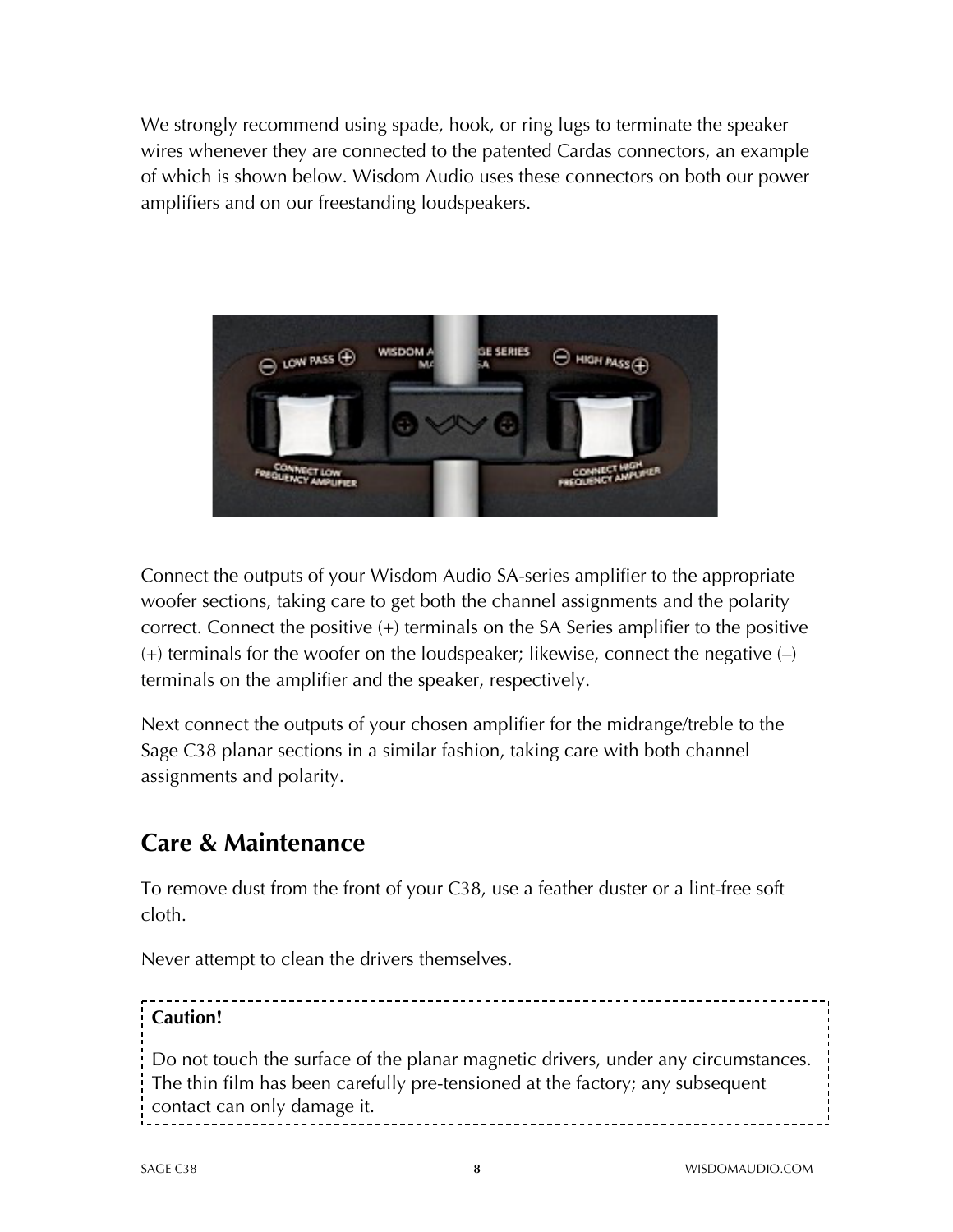## **North American Warranty**

#### **Standard Warranty**

When purchased from and installed by an authorized Wisdom Audio dealer, Wisdom Audio loudspeakers are warranted to be free from defects in material and workmanship under normal use for a period of 10 years from the original date of purchase.

Furthermore, the transducers ("drivers") in your Wisdom Audio speakers are warranted to be free from defects in material and workmanship under normal use for a period of 10 years from the original date of purchase.

#### **Harsh Conditions Use**

Wisdom Audio loudspeakers are designed for installation and operation in environmentally controlled conditions, such as are found in normal residential environments. When used in harsh conditions such as outdoors or in marine applications, the warranty is three years from the original date of purchase.

During the warranty period, any Wisdom Audio products exhibiting defects in materials and/or workmanship will be repaired or replaced, at our option, without charge for either parts or labor, at our factory. The warranty will not apply to any Wisdom Audio products that has been misused, abused, altered, or installed and calibrated by anyone other than an authorized Wisdom Audio dealer.

Any Wisdom Audio product not performing satisfactorily may be returned to the factory for evaluation. Return authorization must first be obtained by either calling or writing the factory prior to shipping the component. The factory will pay for return shipping charges only if the component is found to be defective as mentioned above. There are other stipulations that may apply to shipping charges.

There is no other express warranty on Wisdom Audio products. Neither this warranty nor any other warranty, express or implied, including any implied warranties of merchantability or fitness, shall extend beyond the warranty period. No responsibility is assumed for any incidental or consequential damages. Some states do not allow limitations on how long an implied warranty lasts and other states do not allow the exclusion or limitation of incidental or consequential damages, so the above limitation or exclusion may not apply to you.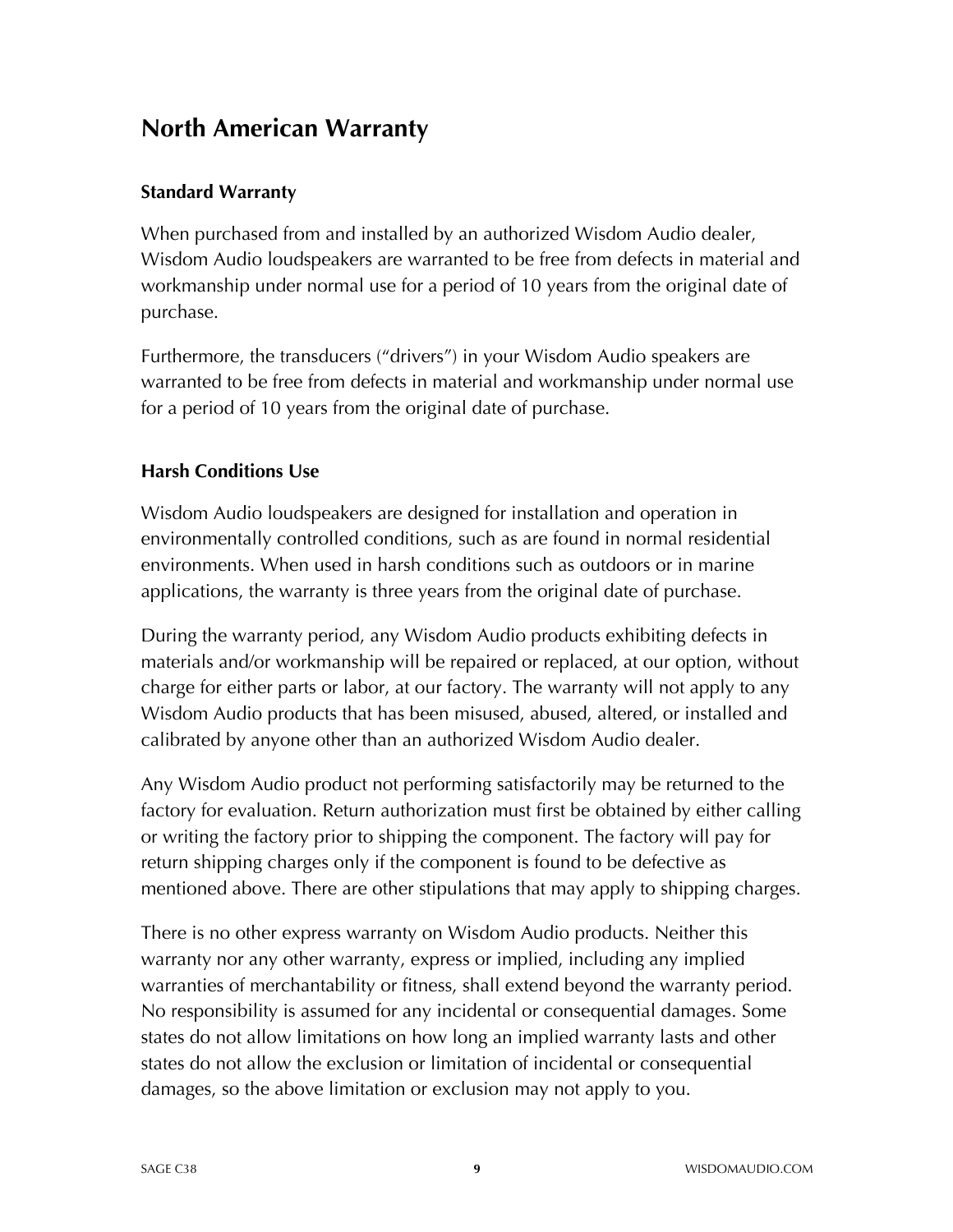This warranty gives you specific legal rights, and you may also have other rights, which vary from state to state. This warranty is applicable in the United States and Canada only. Outside of the U.S. and Canada, please contact your local, authorized Wisdom Audio distributor for warranty and service information.

# **Obtaining Service**

We take great pride in our dealers. Experience, dedication, and integrity make these professionals ideally suited to assist with our customers' service needs.

If your Wisdom Audio loudspeaker must be serviced, please contact your dealer. Your dealer will then decide whether the problem can be remedied locally, or whether to contact Wisdom Audio for further service information or parts, or to obtain a Return Authorization. The Wisdom Audio Service Department works closely with your dealer to solve your service needs expediently.

**IMPORTANT:** Return authorization must be obtained from Wisdom Audio's Service Department BEFORE a unit is shipped for service.

It is extremely important that information about a problem be explicit and complete. A specific, comprehensive description of the problem helps your dealer and the Wisdom Audio Service Department locate and repair the difficulty as quickly as possible.

A copy of the original bill of sale will serve to verify warranty status. Please include it with the unit when it is brought in for warranty service.

**WARNING:** All returned units must be packaged in their original packaging, and the proper return authorization numbers must be marked on the outer carton for identification. Shipping the unit in improper packaging may void the warranty, as Wisdom Audio cannot be responsible for the resulting shipping damage.

Your dealer can order a new set of shipping materials for you if you need to ship your loudspeaker and no longer have the original materials. There will be a charge for this service. We strongly recommend saving all packing materials in case you need to ship your unit someday.

If the packaging to protect the unit is, in our opinion or that of our dealer, inadequate to protect the unit, we reserve the right to repackage it for return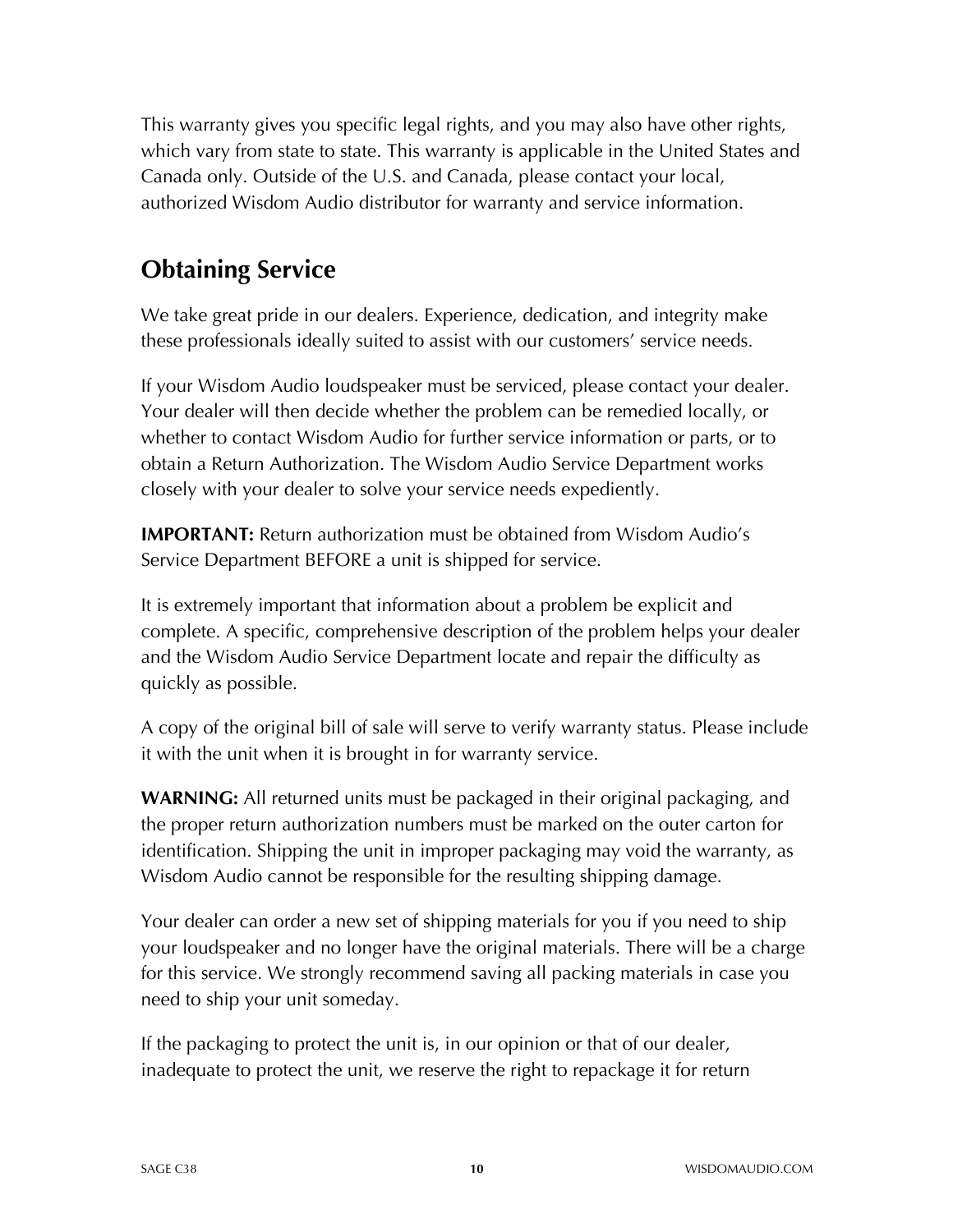shipment at the owner's expense. Neither Wisdom Audio nor your dealer can be responsible for shipping damage due to improper (that is, non-original) packaging.

# **Specifications**

All specifications are subject to change at any time to improve the product.

- **Number of required amplifier channels:** 2
- **Frequency response:** 40Hz 20 kHz  $\pm$  2dB relative to the target curve
- **Impedance, planar section:** 3Ω
- **Impedance, woofer section:** 3Ω
- **Sensitivity, planar section:** 90 dB/2.83V/1m
- **Sensitivity, woofer section:** 91 dB/2.83V/1m
- **System impedance:** 3Ω
- **System sensitivity:** 90 dB
- **Power handling, continuous:** 200w
- **Dimensions:** See appropriate dimensions drawings on next page
- **Shipping weight, each:** 37 lbs. (17 kg)

For more information, see your Wisdom Audio dealer or contact:

#### **Wisdom Audio**

1572 College Parkway, Suite 164 Carson City, NV 89706 wisdomaudio.com information@wisdomaudio.com (775) 887-8850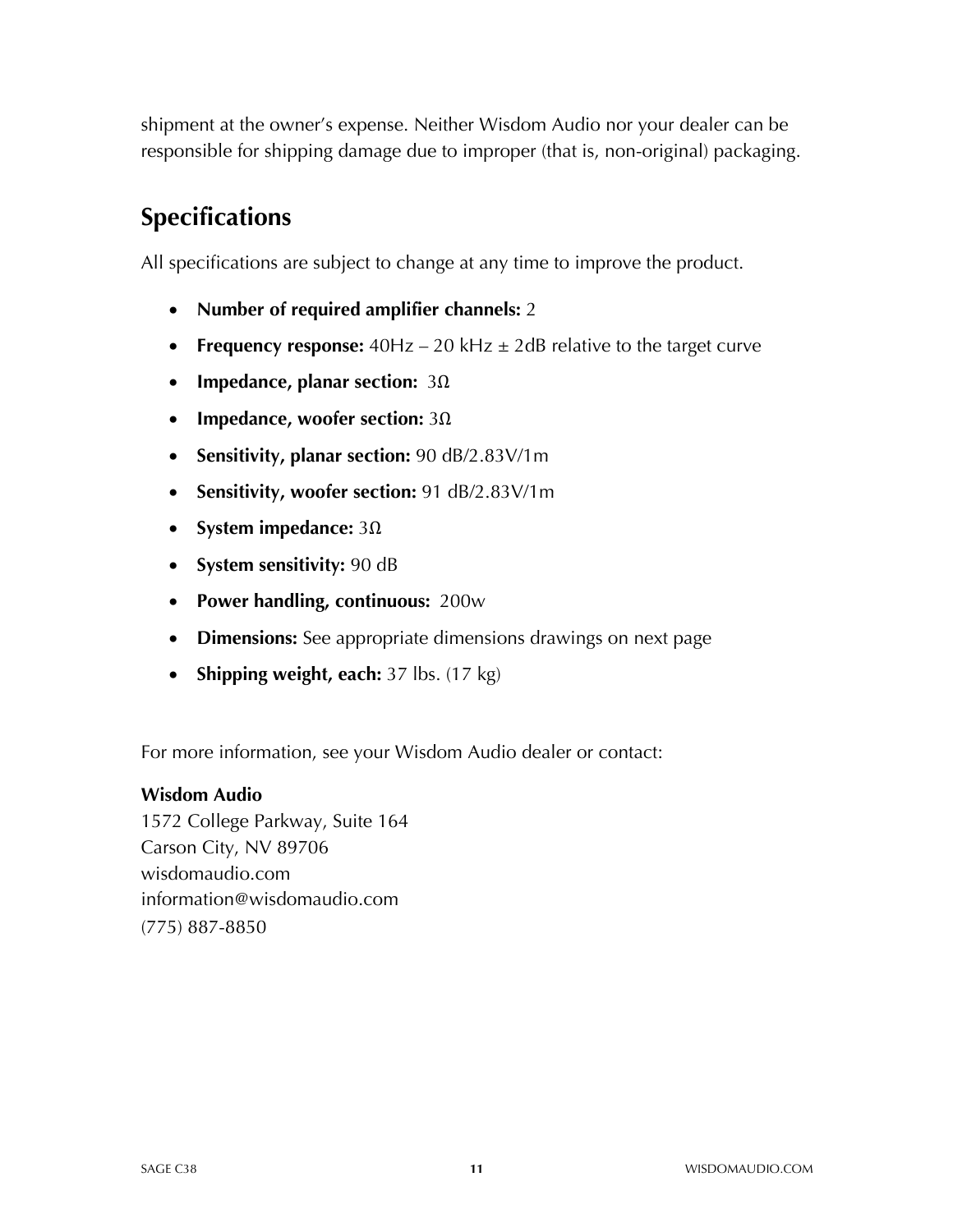# **C38 Dimensions**